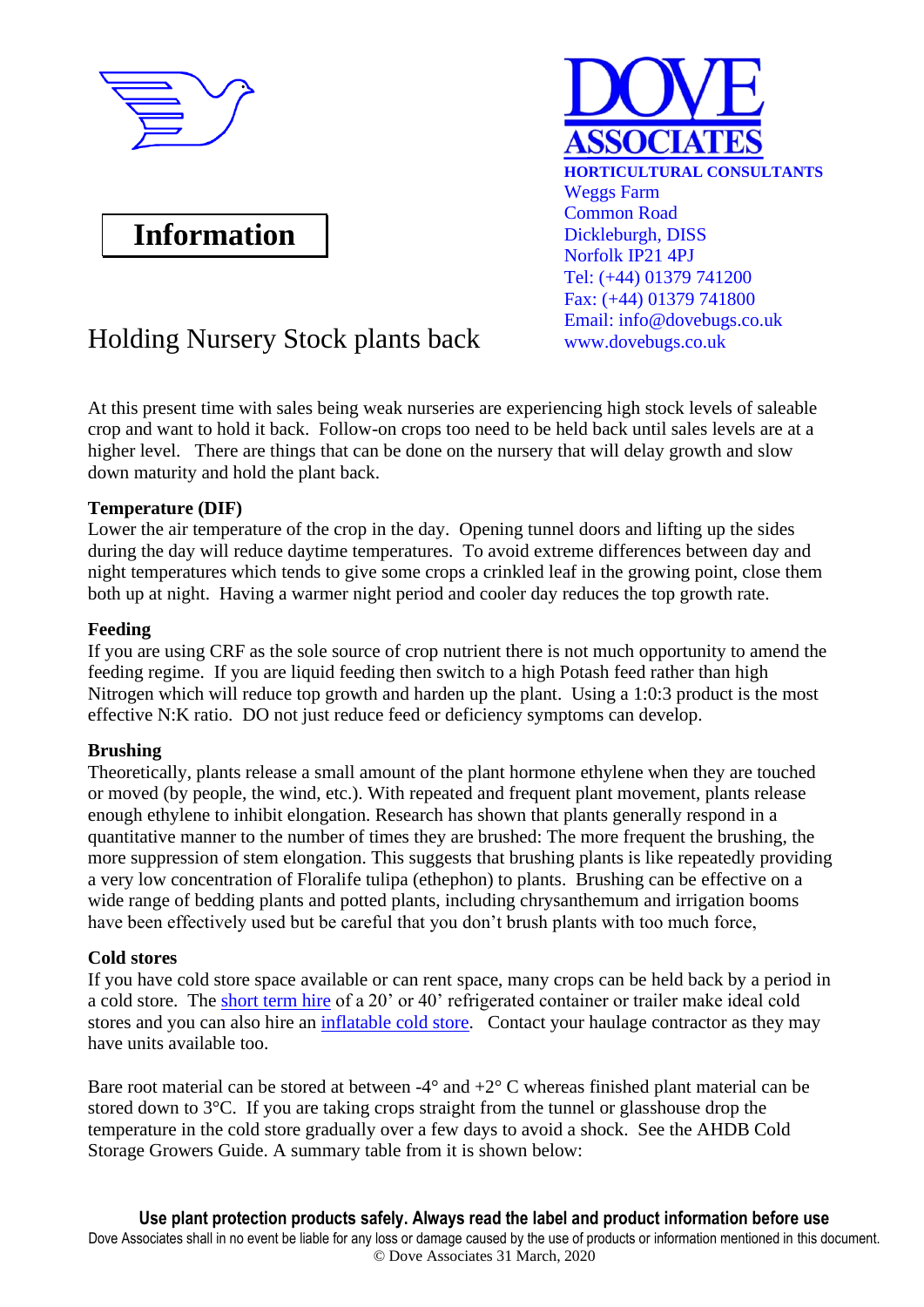| 1°C                                                                                                                                                                                                          | 1-2 $\degree$ C                                           | $1-3 °C$                                                                                                                                             | $5-6^\circ C$                                                                                                                                                                                                                                | <b>Unsuccessful</b>             |  |
|--------------------------------------------------------------------------------------------------------------------------------------------------------------------------------------------------------------|-----------------------------------------------------------|------------------------------------------------------------------------------------------------------------------------------------------------------|----------------------------------------------------------------------------------------------------------------------------------------------------------------------------------------------------------------------------------------------|---------------------------------|--|
| Garrya<br>Choisya<br>Daphne<br>Escallonia<br>Eleagnus<br><b>Viburnum</b><br>Clematis<br>Skimmia<br>Japanese<br>Acer<br>Magnolia<br>Cypressus<br>Decrus<br>Prunus<br>Actinidia<br>Erica<br>`Albert's<br>Gold' | Azaleas<br>Philadelphus<br>Hydrangea<br>Pieris<br>Cytisus | Amelanchier<br>Clematis<br>Hamamelis<br>Rhododendron<br>Camellia<br>Forsythia<br>Laburnum<br>Malus<br>Viburnum<br>Dicentra<br>Brunnia<br>Polygonatum | Dicentra<br>Euphorbia<br>Hosta<br>Polygonatu<br>m Brunnia<br>Ceanothus<br>Viburnum<br>Deutzia<br>Spirea Pieris<br>Terria<br>Amelanchier<br>Clematis<br>montana<br>Acer<br>Magnolia<br>Prunus<br>Malus<br>Wisteria<br>Solanum<br>'Glas nevin' | Erica<br>lusitanica<br>Cordykne |  |
|                                                                                                                                                                                                              |                                                           |                                                                                                                                                      |                                                                                                                                                                                                                                              |                                 |  |

### Optimum storage temperatures for a range of HNS spec*ies*

### **Regulated Deficit Irrigation**

RDI uses a targeted degree of water stress to regulate plant growth rates. The technique does require a degree of control in getting the moisture level in the substrate right. Work done at East Malling in 2006 showed that reducing water during normal periods of rapid extension growth and then restoring to normal levels as the crop nears maturity will reduce extension growth. The potential to control excess vigour and to improve quality through regulated deficit irrigation (RDI) was investigated using a range of woody ornamental species. RDI regimes reduced vegetative growth consistently across different species and growing seasons. Plants adapted to reduced water supplies primarily via stomatal control, but also by osmotic adjustment when grown under the most severe RDI regimes. Only plants exposed to  $\leq$  25% of potential evapo-transpiration demonstrated any evidence of leaf injury, and the extent was slight. Growth inhibition increased as the severity of RDI increased.

Compact, well-branched plants could be formed without a requirement for mid-season pruning. In addition to severity, the timing of RDI also influenced growth responses. Applying 50% ETp for 8 weeks during July-August resulted in the formation of good quality plants, which retained their shape until the following Spring. Re-positioning irrigation drippers within the pots of well-watered plants, in an attempt to induce a partial root drying (PRD) treatment, reduced growth, but not significantly. The adoption of irrigation scheduling, based on 50-100% ETp, has the potential to improve commercial crop quality across a range of ornamental species.

#### **Pot size**

Keeping plants in a small pot and restricting root growth will restrict growth. Trimming and delaying potting-on, will reduce overall size of a plant for a while.

#### **Growth regulators**

We still have some growth regulators available and those approved for HNS are listed below. The rates of the products are shown on the EAMU or product label. We do have some [information](http://www.dovebugs.co.uk/pgr%202019.pdf) on specific rates for some crops and you can call for or [download](http://www.dovebugs.co.uk/pgr%20Rates.pdf) details.

#### **Light levels**

Giving plants adequate space and light will avoid stretching. Clean glass and polythene with a wider crop spacing all help. Choose clear polythene structures in favour of white or coloured.

**Use plant protection products safely. Always read the label and product information before use** Dove Associates shall in no event be liable for any loss or damage caused by the use of products or information mentioned in this document. © Dove Associates 31 March, 2020